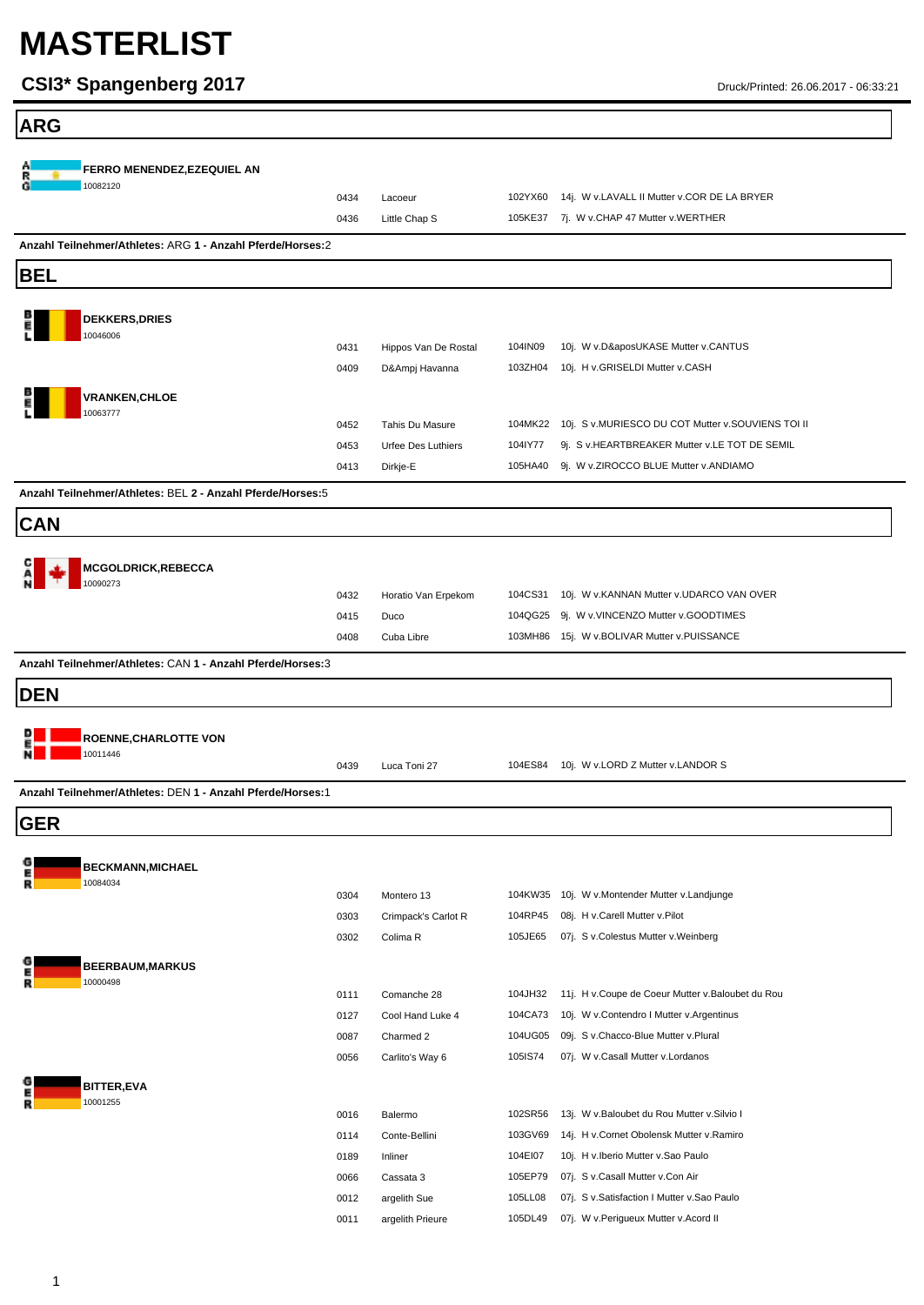|             |                                          | 0007 | Amaretto OT           | 105PM87 | 06j. W v.Armitage Mutter v.Prinzregent              |
|-------------|------------------------------------------|------|-----------------------|---------|-----------------------------------------------------|
|             |                                          | 0272 | Valentina 88          | 105PW35 | 07j. S v. Valentino Mutter v. Stakkato              |
|             |                                          | 0206 | Lloyd 49              | 105PC90 | 06j. H v.Cooper VD Heffi Mutter v.                  |
|             |                                          |      |                       |         |                                                     |
| E<br>R      | <b>BOER,STEPHI DE</b><br>10110536        |      |                       |         |                                                     |
|             |                                          | 0335 | Facebook 2            | 103IS65 | 11j. W v.For Edition I Mutter v.Lancer III          |
|             |                                          | 0334 | Chatlag               | 105CY85 | 06j. W v.Conthargos Mutter v.Nagano                 |
|             |                                          |      |                       |         |                                                     |
| G<br>E<br>R | <b>BORMANN,FINJA</b><br>10059566         |      |                       |         |                                                     |
|             |                                          | 0137 | Crazy Cato            | 103LS23 | 12j. W v.Calido I Mutter v.Crazy Cocktail           |
|             |                                          | 0138 | Crazy Chara           | 104QH34 | 11j. S v.Calido I Mutter v.Crazy Cocktail           |
|             |                                          | 0002 | A crazy son of Lavina | 104QH26 | 11j. W v.Azzuro Classico Mutter v.Lavall I          |
|             |                                          | 0139 | Crazy Como            | 104QH20 | 10j. W v.Calido I Mutter v.Crazy Cocktail           |
|             |                                          | 0140 | Crazy Cowboy 2        | 105RF87 | 09j. W v.Crazy true Colo Mutter v.Gymnastic Star    |
|             |                                          | 0210 | Lucky Friday 2        | 105PQ78 | 08j. W v.Lagazoui Mutter v.Kolibri                  |
|             |                                          |      |                       |         |                                                     |
| E<br>R      | <b>BORMANN,FRISO</b><br>10073828         |      |                       |         |                                                     |
|             |                                          | 0137 | Crazy Cato            | 103LS23 | 12j. W v.Calido I Mutter v.Crazy Cocktail           |
|             |                                          | 0138 | Crazy Chara           | 104QH34 | 11j. S v.Calido I Mutter v.Crazy Cocktail           |
|             |                                          | 0002 | A crazy son of Lavina | 104QH26 | 11j. W v.Azzuro Classico Mutter v.Lavall I          |
|             |                                          | 0139 | Crazy Como            | 104QH20 | 10j. W v.Calido I Mutter v.Crazy Cocktail           |
|             |                                          | 0140 | Crazy Cowboy 2        | 105RF87 | 09j. W v.Crazy true Colo Mutter v.Gymnastic Star    |
|             |                                          | 0210 | Lucky Friday 2        | 105PQ78 | 08j. W v.Lagazoui Mutter v.Kolibri                  |
|             |                                          |      |                       |         |                                                     |
| E<br>R      | BOSTOCK-BEEKING, PIA-KATHARI<br>10035393 |      |                       |         |                                                     |
|             |                                          | 0292 | <b>SGW Lord Poldy</b> | 104FB18 | 10j. W v.Lord Z Mutter v.Polydor                    |
|             |                                          | 0290 | Cornada               | 104FB08 | 09j. S v.Cornado I Mutter v.Grannox                 |
|             |                                          | 0291 | Flower Boy 2          |         | BEL42746 14j. H v. Cheers Cassini Mutter v. Figaro  |
|             |                                          |      |                       |         |                                                     |
| E<br>R      | <b>BRINKMANN, MARKUS</b><br>10031927     |      |                       |         |                                                     |
|             |                                          | 0295 | Pikeur Cole Porter    | 103LF49 | 12j. H v.Cornet Obolensk Mutter v.Cassini I         |
|             |                                          | 0294 | Pikeur Ailton         | 102RE51 | 16j. H v. Arpeggio Mutter v. Pablo                  |
|             |                                          | 0296 | Pikeur Dylon          | 103YO36 | 10j. W v.Diamant de Semi Mutter v.Carry             |
|             |                                          | 0297 | Pikeur Quick Fire     | 104FZ40 | 10j. H v. Quintero Mutter v. Contender              |
|             |                                          | 0293 | Kingston vh Akenhot   |         | 105GG09 07j. W v. Electro Mutter v. Caesar van de H |
|             | <b>DASSLER, DANIEL</b>                   |      |                       |         |                                                     |
| R           | 10006749                                 |      |                       |         |                                                     |
|             |                                          | 0376 | Con Spirit 7          | 103LD95 | 11j. H v.Cornet Obolensk Mutter v.Acorado I         |
|             |                                          | 0377 | Coupex                | 105CW67 | 06j. H v.Coupe de Coeur Mutter v.Exorbitant xx      |
|             |                                          | 0368 | Epsom de L'escaille   | 104PQ98 | 07j. H v. Vigo D'Arsouill Mutter v. Concorde        |
| G           | <b>DELFS,HENRY</b>                       |      |                       |         |                                                     |
| E<br>R      | 10076935                                 |      |                       |         |                                                     |
|             |                                          | 0169 | For You 39            |         | 105QW46 11j. S v.For Pleasure Mutter v.Pilot        |
|             |                                          | 0147 | D Consuela            | 104DN98 | 10j. S v.Contact Me Mutter v.Lord                   |
|             |                                          | 0108 | Cocona 4              | 105LU47 | 06j. S v.Carrico Mutter v.Contact Me                |
| G           | <b>DINAUER,JANINA</b>                    |      |                       |         |                                                     |
| E<br>R      | 10073380                                 |      |                       |         |                                                     |
|             |                                          | 0367 | Contenda              | 103CY68 | 13j. S v.Contender Mutter v.Julio Mariner x         |
|             |                                          | 0368 | Epsom de L'escaille   | 104PQ98 | 07j. H v. Vigo D'Arsouill Mutter v. Concorde        |
|             | <b>EHNING, JOHANNES</b>                  |      |                       |         |                                                     |
| Е<br>R      | 10001771                                 |      |                       |         |                                                     |
|             |                                          | 0054 | Caramia 25            | 104CV19 | 10j. S v.Chacco-Blue Mutter v.Almox Prints J        |
|             |                                          | 0116 | Contino 57            | 104NU25 | 09j. H v.Colmander Mutter v.Contender               |
|             |                                          | 0038 | C-Jay 3               | 105GA12 | 08j. W v.Carthago Mutter v.Contender                |
|             |                                          | 0079 | Chaccolie             | 105DY80 | 07j. S v.Chacco-Blue Mutter v.Cellestial            |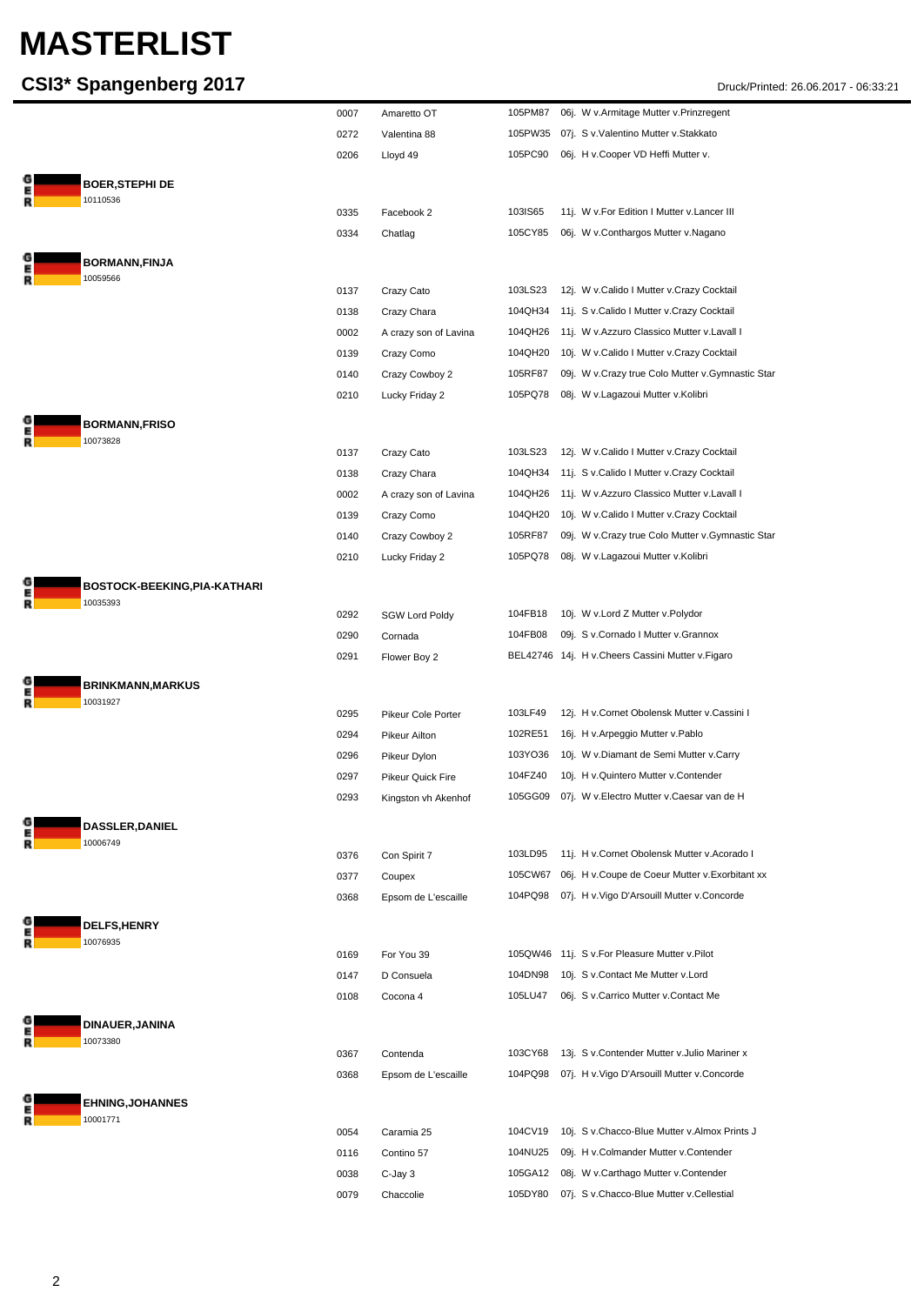| G<br>Е | <b>ENGBERS, STEFAN</b>                     |      |                         |         |                                                   |
|--------|--------------------------------------------|------|-------------------------|---------|---------------------------------------------------|
| R      | 10061672                                   | 0359 | Q7                      | 104EV62 | 11j. W v.Que Sera Mutter v.Raueck I               |
|        |                                            | 0358 | Cornada 4               | 105AD46 | 08j. S v.Cornado I Mutter v.Lados                 |
|        |                                            | 0356 | Afghan 9                | 105GK40 | 07j. W v.Arpeggio Mutter v.Weinberg               |
|        |                                            | 0360 | Tempo Royal             | 103PU75 | 10j. H v.Caleidos DC Mutter v.Rivage du Ponce     |
|        |                                            | 0357 | Contour Z               | 104UE79 | 08j. W v.Canturano I Mutter v.Chellano Z          |
|        |                                            |      |                         |         |                                                   |
|        | <b>GLIENEWINKEL, CHRISTIAN</b><br>10063944 |      |                         |         |                                                   |
|        |                                            | 0363 | Professional Aircare    | 102TX77 | 16j. W v. Perpignon Mutter v. Don Juan            |
|        |                                            | 0361 | Levisto's Pleasure      | 102TX79 | 14j. W v.Levisto Mutter v.For Pleasure            |
|        |                                            | 0362 | London Pride            | 105AI47 | 08j. W v.Lord Z Mutter v.Escudo I                 |
|        | <b>HASSMANN,FELIX</b>                      |      |                         |         |                                                   |
|        | 10006451                                   | 0021 | Balzaci                 | 102UM31 | 14j. H v. Balou du Rouet Mutter v. Ex Libris      |
|        |                                            | 0241 | Quali Quanti            | 103PO94 | 12j. H v. Quidam de Revel Mutter v. Non Stop      |
|        |                                            | 0070 | Cayles                  | 103HC06 | 12j. W v.Casall Mutter v.Lord Inci Pit            |
|        |                                            | 0069 | Cayenne WZ              | 103QW48 | 12j. H v.Claudio Mutter v.Ramirado                |
|        |                                            | 0015 | Balance 30              | 103VK60 | 10j. S v. Balou du Rouet Mutter v. Ex Libris      |
|        |                                            | 0025 | Baron WZ                | 104PZ17 | 09j. H v.Balou du Rouet Mutter v.Chello II        |
|        |                                            | 0024 | Barolo H                | 103VK58 | 10j. W v.Balzaci Mutter v.Polydor                 |
|        |                                            | 0231 | Otello 49               | 105RU49 | 08j. W v.Olympic Fire Mutter v.Convoi             |
|        |                                            | 0183 | Horse Gym's Caretin     | 104YK01 | 07j. W v.Corrado I Mutter v.Caretino              |
|        |                                            | 0277 | Vincent 168             | 105KJ46 | 07j. W v.Valentino Mutter v.Rakett                |
|        |                                            | 0257 | SIG Captain America     | 105AW33 | 08j. W v.Captain Fire Mutter v.Collin L           |
|        |                                            | 0184 | Horse Gym's Landino     | 104YK00 | 07j. W v.Lord Z Mutter v.Calato                   |
|        |                                            | 0258 | SIG Hawkeye             | 105FG81 | 07j. W v.Amadeus Mutter v.Picasso Z               |
|        | <b>HASSMANN,TONI</b>                       |      |                         |         |                                                   |
|        | 10000521                                   |      |                         |         |                                                   |
|        |                                            | 0318 | Bien-Aimee De La Lionne | 103LX86 | 11j. W v.Balou du Rouet Mutter v.Pit I            |
|        |                                            | 0323 | Maicon                  | 104TF77 | 11j. W v.Montender Mutter v.Pythagoras Z          |
|        |                                            | 0321 | Channing L              | 104PR32 | 09j. W v.Cornet Obolensk Mutter v.Dinard L        |
|        |                                            | 0320 | Canada I.Z.             | 105KD84 | 07j. S v.Casall Mutter v.Dollar Dela Pie          |
|        |                                            | 0319 | Caleon W.Z.             |         | 07j. H v.Caretino Mutter v.Cassini I              |
|        |                                            | 0322 | Curly 70                |         | 104QM68 08j. S v.Carell Mutter v.Forsyth          |
|        |                                            | 0317 | <b>Balous Diamond</b>   |         | 07j. H v.Balous Bellini Mutter v.Polydor          |
|        |                                            | 0324 | Pepita Con Spita        |         | 06j. S v.Con Spirit Mutter v.Come On              |
|        |                                            | 0325 | Venezia 72              |         | 06j. S v.Verdi (Q-Verdi) Mutter v.Cornet Obolensk |
|        | <b>HESS,CHRISTIAN</b>                      |      |                         |         |                                                   |
|        | 10016186                                   | 0283 | Wienna K                | 103VJ62 | 11j. S v.Cassaro Mutter v.Carvallo BB             |
|        |                                            | 0194 | La Calidad              | 104UE65 | 09j. H v.Lancer II Mutter v.Cassini I             |
|        |                                            | 0209 | Lover Boy 33            | 104UM14 | 09j. W v.Landos Mutter v.Carpaccio                |
|        |                                            | 0240 | Qienna 3                | 104FO45 | 09j. S v. Quo Vados I Mutter v. Clearway          |
|        |                                            | 0060 | Casalito 2              | 104ZF11 | 08j. H v.Casall Mutter v.Landgraf I               |
|        |                                            | 0099 | Claron CR               |         | 105NG92 07j. H v.Clearway Mutter v.Quinar         |
|        |                                            | 0152 | Diva 596                | 105PA92 | 06j. S v.Casino Mutter v.Cash and Carry           |
|        |                                            | 0026 | Bastian 86              |         | 103VE52 11j. W v.Utopie Mutter v.C-Indoctro       |
|        | <b>KLAPROTH,DIRK</b>                       |      |                         |         |                                                   |
|        | 10029680                                   |      |                         |         |                                                   |
|        |                                            | 0465 | <b>Graf Moritz</b>      |         | GER45207 18j. H v.Graf Top Mutter v.Classiker     |
|        |                                            | 0463 | Count Corrado           |         | 104QM80 10j. W v.Count Grannus Mutter v.Corrado I |
|        |                                            | 0464 | Vasko 20                | 104ZY23 | 09j. W v.Ludwig von Baye Mutter v.Continue        |
|        |                                            | 0461 | Careful H               | 105GL72 | 07j. S v.Colman Mutter v.Acorado I                |
|        |                                            | 0462 | Casil                   | 105NJ20 | 07j. W v.Cristallo Mutter v.Rabino                |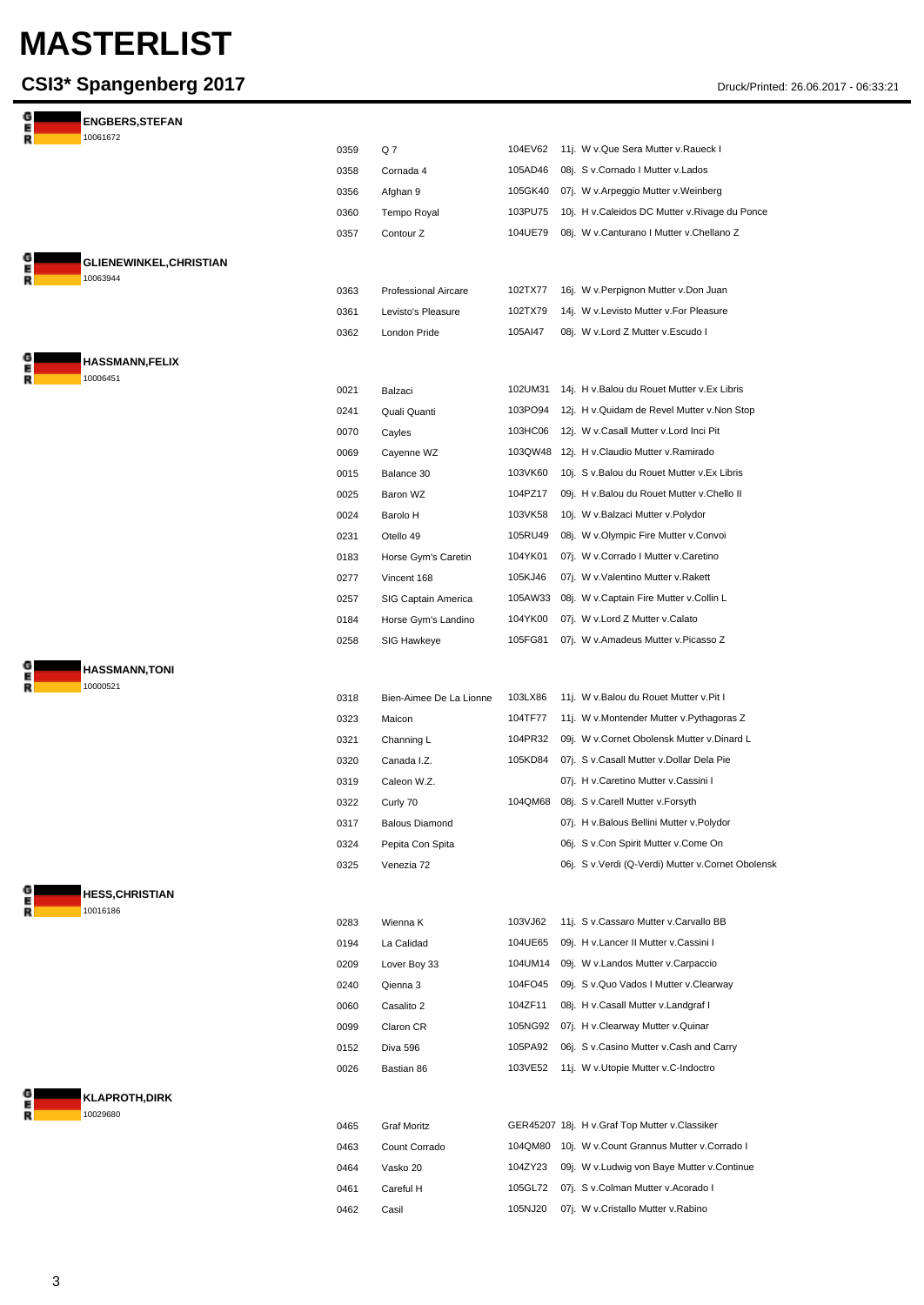| G<br>R      | <b>KNIPPLING, ANDREAS</b>  |      |                                          |         |                                                     |
|-------------|----------------------------|------|------------------------------------------|---------|-----------------------------------------------------|
|             | 10000702                   | 0267 |                                          | 103YF98 | 10j. H v.Chacco-Blue Mutter v.Stakkato              |
|             |                            | 0052 | Tannenhof's Chacco Cha<br>Captain Carlos | 104WC38 | 07j. W v.Corrado I Mutter v.Acobat II               |
|             |                            | 0199 | Larocco 4                                | 105DL40 | 07j. H v.Larimar Mutter v.Contendro I               |
|             |                            | 0181 | Hertoch van't Prinsenveld                | 103XS86 | 10j. H v.Casario II Mutter v.Cento                  |
|             |                            |      |                                          |         |                                                     |
| G           | KOEHLBRANDT, TORBEN        |      |                                          |         |                                                     |
| R           | 10008312                   | 0313 | Aretino 13                               | 104NP29 | 09j. W v.Artani Mutter v.Caretino                   |
|             |                            | 0315 | Miss Bubbles                             | 105HV61 | 08j. S v.Balou du Rouet Mutter v.Papillon Rouge     |
|             |                            | 0316 | Quito 45                                 | 105JS38 | 07j. W v.Quirado Mutter v.Caretino                  |
|             |                            | 0314 | Gepsom Gold                              | 104XH28 | 07j. S v.Gepsom Mutter v.Cancoon (Cocoon            |
| G           |                            |      |                                          |         |                                                     |
| R           | KOELZ, MICHAEL<br>10034781 |      |                                          |         |                                                     |
|             |                            | 0174 | FST Dipylon                              |         | 103DO55 13j. H v.Dinglinger Mutter v.Lavall I       |
|             |                            | 0149 | Daria 46                                 |         | GER41702 19j. S v. Lavall I Mutter v. Dulder II     |
|             |                            | 0134 | Cosido                                   | 105NA38 | 12j. H v.Cosimo Mutter v.Calido I                   |
|             |                            | 0009 | Anpowikapi                               | 105NA41 | 10j. W v.Askari Mutter v.Raphael                    |
|             |                            | 0261 | Something Special 14                     | 104VQ07 | 09j. S v.Singulord Joter Mutter v.Lord Inci Pit     |
|             |                            | 0156 | Dünensturm                               | 104QR14 | 08j. W v.Dipylon Mutter v.Accuse                    |
|             |                            | 0110 | Colorfox                                 | 105KI83 | 07j. H v.Colestus Mutter v.Pierot II                |
|             |                            | 0154 | Dubai BLH                                | 105KI92 | 09j. H v. Vaillant Mutter v. N-Aldato               |
|             | KOOLS, JASPER              |      |                                          |         |                                                     |
| E<br>R      | 10047862                   |      |                                          |         |                                                     |
|             |                            | 0089 | Chatto 4                                 |         | 103MR64 11j. W v.Chacco-Blue Mutter v.Alexis Z      |
| G<br>R      | <b>KREUTZMANN, JOERG</b>   |      |                                          |         |                                                     |
|             | 10001799                   |      |                                          |         |                                                     |
|             |                            | 0224 | No Limit 64                              | 104FZ47 | 08j. S v.Numero Uno Mutter v.Caitano                |
|             |                            | 0031 | Brianna I                                | 105IP23 | 08j. S v.Aragorn Mutter v.Acord II                  |
|             |                            | 0094 | Chepmen                                  | 105KA14 | 07j. W v.Chepetto Mutter v.Corrado I                |
|             |                            | 0243 | Quero 2                                  | 105KA13 | 07j. W v.Quintero Mutter v.Caretino                 |
| G<br>E<br>R | <b>KRUSE, ELISABETH</b>    |      |                                          |         |                                                     |
|             | 10006755                   | 0375 | Lando's Star                             |         | 103CD70 13j. W v.Lando Mutter v.Carthago            |
|             |                            | 0374 | Conloubet                                |         | 103TR25 11j. W v.Contender Mutter v.Baloubet du Rou |
|             |                            | 0460 | Checky's Point                           |         | 104RU40 09j. W v.Checkpoint Char Mutter v.Polydor   |
|             |                            |      |                                          |         |                                                     |
| G<br>R      | LAHDE,HARM<br>10092840     |      |                                          |         |                                                     |
|             |                            | 0226 | Oak Grove's Celebrity                    | 104QV17 | 10j. S v.Cassini II Mutter v.Quidam de Revel        |
|             |                            | 0227 | Oak Grove's Dr. J                        | 104JJ79 | 09j. W v.Diamant de Semi Mutter v.Calando I         |
|             |                            | 0200 | Larry 210                                | 104NZ67 | 11j. W v. Mutter v.                                 |
|             |                            | 0228 | Oak Grove's Opus Magnu                   | 105OP22 | 06j. H v.Ogano Sitte Mutter v.Lux                   |
|             | LILL, MAXIMILIAN           |      |                                          |         |                                                     |
|             | 10034268                   |      |                                          |         |                                                     |
|             |                            | 0299 | Checkers 10                              | 103UA63 | 12j. W v.Coronado Mutter v.Clerus                   |
|             |                            | 0298 | Abc Trixi                                | 102VH15 | 14j. S v. Quidam de Revel Mutter v. Carolus I       |
|             |                            | 0301 | Valour 3                                 | 105BQ36 | 07j. W v.Verdi (Q-Verdi) Mutter v.Calido I          |
|             |                            | 0300 | Eldorado V                               | 105AY08 | 08j. W v.Ziezo Mutter v.E-Pilot                     |
|             | LUENEBURG, NISSE           |      |                                          |         |                                                     |
|             | 10017156                   |      |                                          |         |                                                     |
|             |                            | 0342 | Landorino                                | 104JU09 | 11j. W v.Landor S Mutter v.Acord II                 |
|             |                            | 0336 | Call me Sox                              | 104BO12 | 10j. S v.Catoki Mutter v.Corrado I                  |
|             |                            | 0341 | Crack One                                | 104LY59 | 09j. W v.Catoki Mutter v.Chasseur I                 |
|             |                            | 0343 | Melinda S                                | 104XA70 | 09j. S v. Argentinus Mutter v. Santander H          |
|             |                            | 0340 | Cordillo 3                               | 104NG25 | 09j. W v.Corrido Mutter v.Candillo                  |
|             |                            | 0338 | Coco 298                                 |         | 105FW94 07j. S v.Casall Mutter v.Carthago           |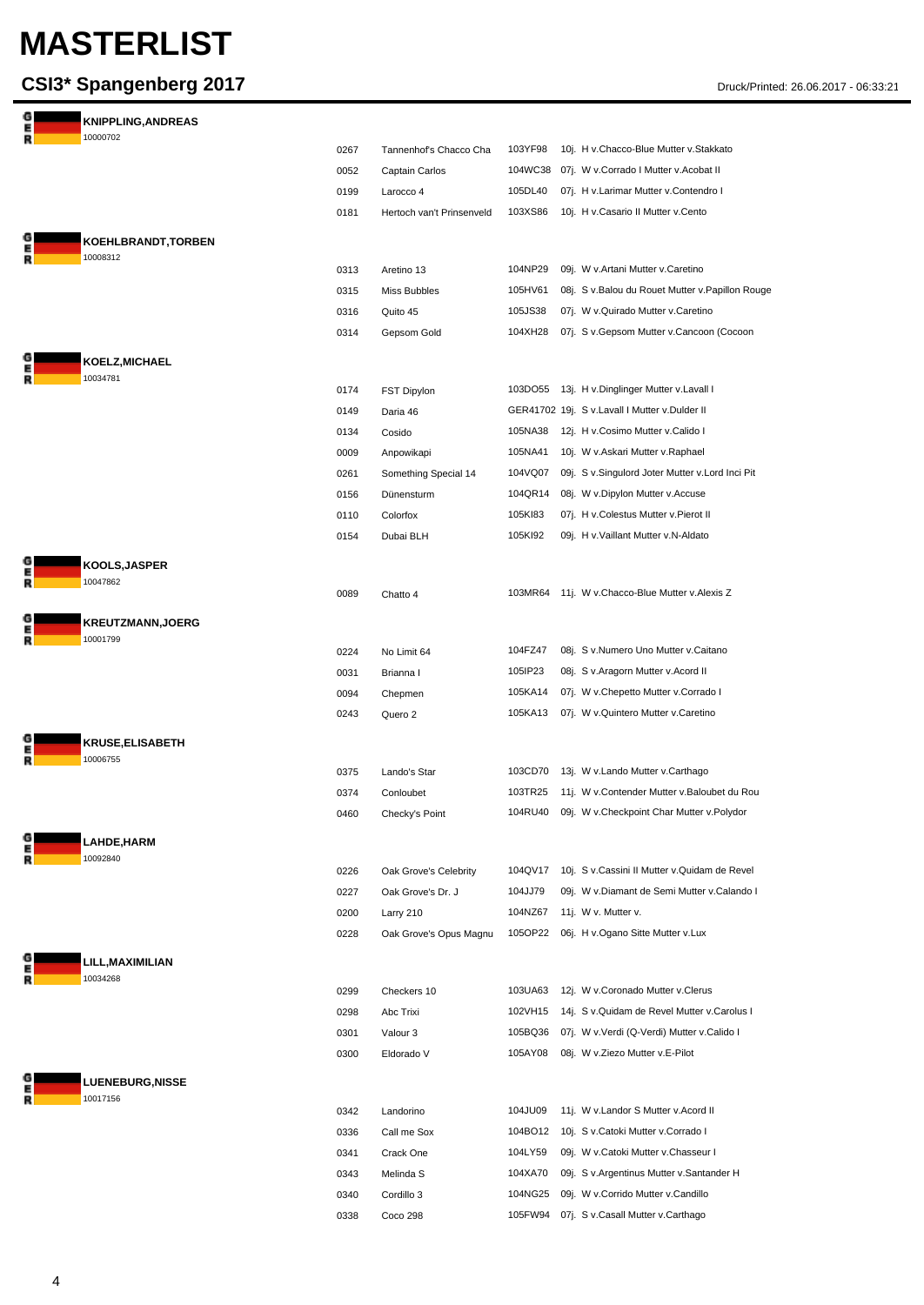| CSI3* Spangenberg 2017            |              |                           |                    | Druck/Printed: 26.06.2017 - 06:33:21                                                  |
|-----------------------------------|--------------|---------------------------|--------------------|---------------------------------------------------------------------------------------|
|                                   | 0344         | Westbridge                | 102UY89            | 14j. W v.Furore Mutter v.Corland (DK: Co                                              |
|                                   | 0339         | Continuity                | 104WX20            | 09j. W v.Contender Mutter v.Acobat II                                                 |
|                                   | 0337         | Caramelle 9               |                    | 104VW16 09j. S v.Carland Mutter v.Electro                                             |
| <b>MEYER,TOBIAS</b>               |              |                           |                    |                                                                                       |
| 10018892                          |              |                           |                    |                                                                                       |
|                                   | 0306         | Cannary                   | 104OL72            | 09j. W v.Caretino Mutter v.Lavall I                                                   |
|                                   | 0307         | Violino il Palazetto      | 105OD81            | 08j. W v.Verdi (Q-Verdi) Mutter v.                                                    |
|                                   | 0305         | Avanti 236                |                    | 104WN39 12j. S v. Quattro B Mutter v. Zeus (Nurzeus)                                  |
| MEYER-ZIMMERMANN,JANNE-FRI        |              |                           |                    |                                                                                       |
| 10001705                          | 0347         | Soccero 2                 | 104XB44            | 09j. W v.Singulord Joter Mutter v.Casall                                              |
|                                   | 0345         | Cachassina                | 105LG23            | 07j. S v.Cachas Mutter v.Calato                                                       |
|                                   | 0348         | Büttner's Minimax         | 104XZ71            | 08j. W v.Cornado I Mutter v.Antaeus                                                   |
|                                   | 0346         | Indi 28                   | 103YO47            | 09j. W v.Erco van T Roos Mutter v.Nabab de Reve                                       |
| <b>MICHAELS-BEERBAUM,MEREDITH</b> |              |                           |                    |                                                                                       |
| R<br>10000404                     | 0365         | Jackie Brown 4            | 104QS95            | 09j. S v.Lord Pezi Mutter v.Grandeur                                                  |
|                                   | 0366         | Samurai 501               | 104GH29            | 09j. H v.Stalypso Mutter v.For Keeps                                                  |
|                                   | 0364         | Calle 67                  |                    | 104WY59 08j. W v.Carell Mutter v.Capitalist                                           |
| <b>NIEBERG,GERRIT</b>             |              |                           |                    |                                                                                       |
| 10046659                          | 0061         | Casallora                 | 102XC66            | 14j. S v.Casall Mutter v.Lennon                                                       |
|                                   | 0001         | A Conto Son               | 103UV92            | 10j. W v.A Conto As Mutter v.Giorgio                                                  |
|                                   | 0098         | Claristo 2                | 104PK05            | 09j. W v.Clarimo Mutter v.Joliot                                                      |
|                                   | 0014         | Baccord                   | 104FW21            | 08j. W v.Balou du Rouet Mutter v.Acord II                                             |
|                                   | 0096         | Chilly 15                 | 105DK55            | 08j. W v.Coronas Mutter v.Zeus (Nurzeus)                                              |
|                                   | 0135         | Cotopaxi 8                | 105OL29            | 08j. W v.Corrado I Mutter v.Latus II                                                  |
|                                   | 0172         | Frau Meyer 3              | 105MA98            | 07j. S v.For Keeps Mutter v.Landkönig                                                 |
|                                   | 0244         | Quibelle de la coeur      | 104NZ49            | 09j. S v. Quincy Jones Mutter v. Ravallo                                              |
|                                   | 0073         | Centuro                   | 105MA93            | 06j. W v.Contagio Mutter v.Adlantus As                                                |
|                                   | 0218         | Nabab de Revel            | 103CP27            | 13j. W v.Nabab de Reve Mutter v.Heartbreaker                                          |
|                                   | 0230         | Olivia la Sweet           | 103LG93            | 12j. S v.Oklund Mutter v.Ircolando                                                    |
| NIEBERG, LARS                     |              |                           |                    |                                                                                       |
| E<br>R<br>10000416                |              |                           |                    |                                                                                       |
|                                   | 0202         | Leonie W.                 | 103PJ09<br>103UV92 | 14j. S v.Larenco Mutter v.Grandeur                                                    |
|                                   | 0001         | A Conto Son<br>Foster 39  | 104NZ58            | 10j. W v.A Conto As Mutter v.Giorgio<br>09j. H v. For Edition I Mutter v. Adlantus As |
|                                   | 0171<br>0126 | Cookie 62                 | 104WB18            | 08j. H v.Coronas Mutter v.For Pleasure                                                |
|                                   | 0218         | Nabab de Revel            | 103CP27            | 13j. W v.Nabab de Reve Mutter v.Heartbreaker                                          |
|                                   | 0230         | Olivia la Sweet           | 103LG93            | 12j. S v.Oklund Mutter v.Ircolando                                                    |
|                                   |              |                           |                    |                                                                                       |
| <b>NIELSEN,DENIS</b><br>10067018  |              |                           |                    |                                                                                       |
|                                   | 0153         | DSP Cashmoaker            | 103WZ03            | 11j. H v.Calido I Mutter v.Lafitte                                                    |
|                                   | 0057         | Carlo S 4                 | 104OV47            | 08j. W v.Clearway Mutter v.Roderik                                                    |
|                                   | 0217         | Mühlenteich's Shu Bi Dua  | 105LQ80            | 06j. S v.Stakkato Gold Mutter v.Silvio I                                              |
|                                   | 0182         | High Voltage SB           | 103LH99            | 12j. S v.Quaprice Mutter v.Cortus                                                     |
| OPPERMANN, JOERG                  |              |                           |                    |                                                                                       |
| 10017152                          |              |                           |                    | GER45077 16j. H v.Concept Mutter v.Rebel Z I                                          |
|                                   | 0090         | Che Guevara 17<br>Corelie | 104FN19            | 10j. S v.Chacco-Blue Mutter v.Landadel                                                |
|                                   | 0131<br>0164 | Fast Lucca                | 104GZ57            | 09j. W v.Forsyth Mutter v.Lux                                                         |
|                                   | 0085         | Charetana                 |                    | 07j. S v.Chacco-Blue Mutter v.Caretano Z                                              |
|                                   | 0008         | Amelie 108                | 105NH47            | 08j. S v.Action-Pezi Mutter v.Collin L                                                |
|                                   | 0063         | Cash and Go 7             |                    | 06j. W v.Chacco-Blue Mutter v.Carinue                                                 |
|                                   | 0072         | Cenlypso                  |                    | 06j. H v.Centadel Mutter v.Calypso II                                                 |
|                                   |              |                           |                    |                                                                                       |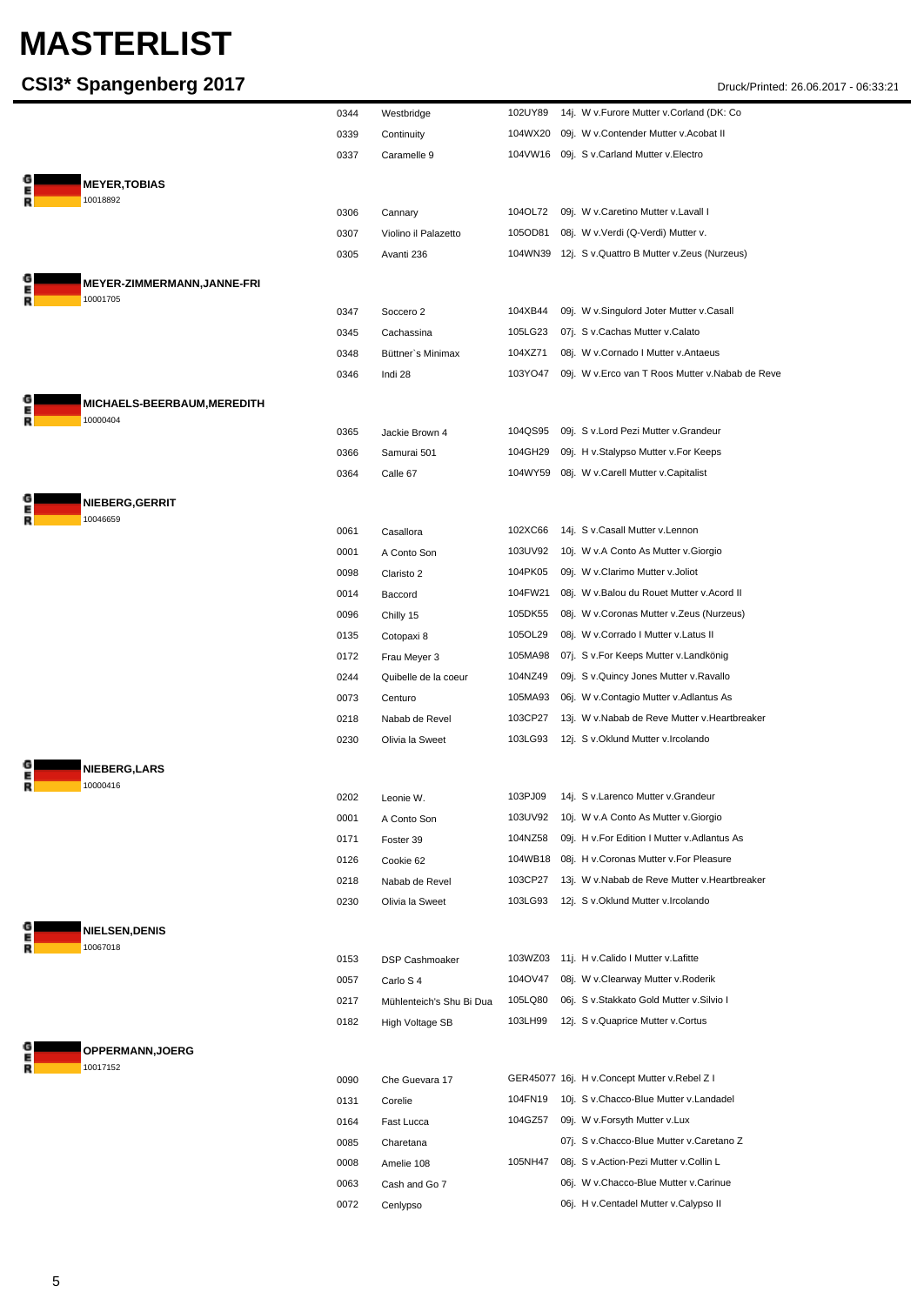#### **CSI3\* Spangenberg 2017** Druck/Printed: 26.06.2017 - 06:33:21

 $\frac{6}{R}$ 

G<br>R

G<br>R

G<br>R

G<br>R<br>R

G<br>R

G<br>R

|                                           | 0270 | Uccellino             |         | 06j. W v.Uccello Mutter v.Couleur-Rubin           |
|-------------------------------------------|------|-----------------------|---------|---------------------------------------------------|
|                                           | 0143 | Crocodile's Catoo     |         | 05j. H v.Catoo Mutter v.Cardino                   |
|                                           | 0177 | Giovanni 192          | 105IB55 | 07j. H v.Graf Top Mutter v.Praktiker              |
|                                           | 0091 | Che Schnittchen       | 105MM87 | 06j. S v.Che Guevara Mutter v.Lone Star           |
|                                           | 0086 | Charlie Chaplin 23    |         | 07j. H v.Contagio Mutter v.Radius                 |
|                                           | 0157 | Eckhart 2             | 104XT37 | 08j. H v.Casiro I Mutter v.Quick Star             |
|                                           | 0215 | Miss Michael's        | 104PH32 | 08j. S v. Michael Mutter v. Tolano van'T Ri       |
|                                           | 0005 | Aderma N              |         | 12j. S v.C-Indoctro Mutter v.Nimmerdor            |
|                                           |      |                       |         |                                                   |
| <b>RIESKAMP-GOEDEKING,TIM</b><br>10008724 |      |                       |         |                                                   |
|                                           | 0080 | Chaletta              | 104DL23 | 12j. S v.Chacco-Blue Mutter v.Landgold            |
|                                           | 0023 | Bao Loi               | 105LA10 | 08j. S v.Baloussini Mutter v.Lancaster            |
|                                           | 0041 | Caesarin 2            | 105MB23 | 07j. S v.Clarimo Mutter v.Calando IV              |
|                                           | 0043 | Calida Lauda          | 104WN32 | 08j. S v.Calido I Mutter v.Numero Uno             |
|                                           | 0242 | Quapitola de Beaufour |         | 103CN83 13j. S v.Diamant de Semi Mutter v.Kannan  |
| <b>RUNGE, RALF</b>                        |      |                       |         |                                                   |
| 10002590                                  |      |                       |         |                                                   |
|                                           | 0265 | Summersault           | 103UR09 | 12j. W v.Seven up Mutter v.Cantus                 |
|                                           | 0058 | Carlos 700            | 105AF77 | 08j. W v.Cassini Boy Jun Mutter v.Cappucino van B |
|                                           | 0191 | Jonka-A               | 105JZ32 | 08j. S v.Cardento Mutter v.Chin Chin              |
| <b>SMITZ, DIETER</b>                      |      |                       |         |                                                   |
| 10022140                                  | 0219 | Nemo 327              | 104ZW54 | 10j. W v.Now Or Never M Mutter v.Godehard         |
|                                           | 0071 | Celia 34              | 105NM94 | 07j. S v.Cardenio Mutter v.Constant               |
|                                           | 0081 | Champorado Affair     | 105MN75 | 07j. W v.Chambertin Mutter v.Corrado I            |
|                                           | 0251 | Relaxa 2              |         | 104ZW56 08j. S v.Ciacomini Mutter v.L'Ami         |
|                                           |      |                       |         |                                                   |
| SPREHE, JAN<br>10007898                   |      |                       |         |                                                   |
|                                           | 0312 | Special One 2         | 103LE58 | 11j. H v.Stakkato Mutter v.Escudo I               |
|                                           | 0308 | C.D. 2                | 104WJ05 | 10j. S v.Check In Mutter v.Collin L               |
|                                           | 0311 | Cumberland 6          | 104GH38 | 09j. H v.Calvaro Z Mutter v.Landadel              |
|                                           | 0309 | Campitelli            | 105IF39 | 07j. H v.Canoso Mutter v.Casall                   |
|                                           | 0310 | Coco Chanel 248       | 105KE57 | 07j. S v.Congress Mutter v.Conterno Grande        |
| SPREHE, JOERNE                            |      |                       |         |                                                   |
| 10001766                                  |      |                       |         |                                                   |
|                                           | 0350 | Clueso 5              | 104SD31 | 08j. W v.Catoki Mutter v.Cassini I                |
|                                           | 0352 | Solero 79             | 104IZ88 | 08j. H v.Stakkato Gold Mutter v.Graf Grannus      |
|                                           | 0351 | Levison's White Pearl | 105LN67 | 06j. S v.Levisonn Mutter v.Cero I                 |
|                                           | 0353 | Stakki's Jumper       | 103LJ84 | 11j. H v.Stakkato Gold Mutter v.Gouverneur        |
| <b>STEVENS, MARIO</b>                     |      |                       |         |                                                   |
| 10008002                                  | 0018 | Baloubet 4            | 104AF65 | 13j. W v.Balou du Rouet Mutter v.Grandeur         |
|                                           | 0141 | Credo 17              |         | GER42863 16j. H v.Caretino Mutter v.Silvester     |
|                                           | 0032 | Brooklyn 17           | 103CG64 | 12j. W v.Balou du Rouet Mutter v.Arpeggio         |
|                                           | 0159 | El Bandiata B         | 104ST75 | 11j. S v.El Bundy I Mutter v.Picard               |
|                                           | 0128 | Coolio 23             | 103SG24 | 10j. W v.Contendro I Mutter v.Argentinus          |
|                                           | 0208 | Loranda 6             | 105LI50 | 07j. S v.Lordanos Mutter v.Grannus                |
|                                           | 0022 | Banana Pancake 2      | 104ZI19 | 11j. W v. Empire Mutter v. Matterhorn             |
|                                           | 0074 | Cero 4                | 105OZ36 | 06j. W v.Canturano I Mutter v.Cantos              |
|                                           |      |                       |         |                                                   |
| <b>STROMAN, AMKE</b><br>10012163          |      |                       |         |                                                   |
|                                           | 0196 | Lagerfeld 20          | 102SX44 | 14j. H v. Levisto Mutter v. Lasino                |
|                                           | 0266 | Syltus                | 103NW62 | 11j. H v.Stakkato Mutter v.Furioso II             |
|                                           | 0170 | Forchello             | 103RT26 | 11j. W v.For Pleasure Mutter v.Collin L           |
|                                           | 0059 | Casablanca 96         | 104LZ75 | 11j. S v.Carinjo Mutter v.Calypso III             |
|                                           |      |                       |         |                                                   |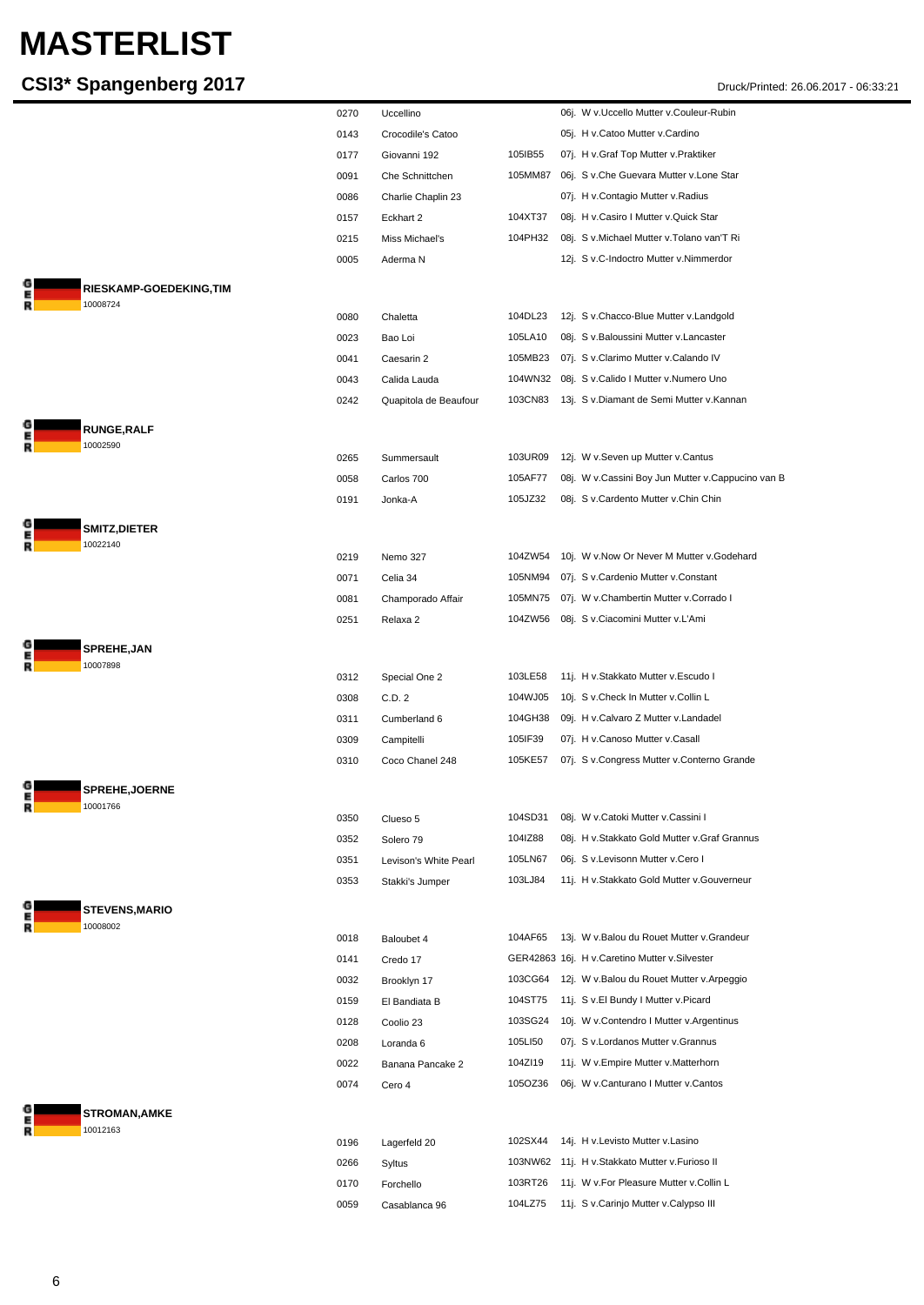|                          | 0101 | Clear Round 14           | 104DM13 | 10j. W v.Clearway Mutter v.Colman                  |
|--------------------------|------|--------------------------|---------|----------------------------------------------------|
|                          | 0222 | Never Again 5            | 104VC83 | 10j. S v. Nikidam du Chat Mutter v. For Pleasure   |
|                          | 0173 | Frieda 215               | 105LI01 | 08j. S v.For Edition I Mutter v.Laptop             |
|                          | 0273 | Valento Le Grand         |         | 104UW20 08j. W v.Valentino Mutter v.Calido I       |
|                          | 0075 | Cessy 41                 | 104VC82 | 11j. S v.Concorde Mutter v.Calido I                |
|                          | 0221 | Nena 123                 | 104MC61 | 09j. S v.Nikidam du Chat Mutter v.Raimondo         |
|                          | 0175 | Fuego Negro              | 104UH37 | 07j. W v.Fidjy of Colors Mutter v.Favory AA        |
|                          | 0223 | Night Wonder 3           | 103VC85 | 09j. S v. Nikidam du Chat Mutter v. For Pleasure   |
|                          | 0178 |                          |         | GER41799 18j. W v.Grejs Mutter v.                  |
|                          |      | Goldorac                 |         |                                                    |
|                          | 0179 | Goodwin 14               |         | 06j. H v. Quadros Mutter v. Goodtimes              |
|                          | 0180 | Grande 186               |         | 06j. H v.Zagreb (BEL) Mutter v.Voltaire            |
| STUEHLMEYER, PATRICK     |      |                          |         |                                                    |
| 10018997                 |      |                          | 102OR94 |                                                    |
|                          | 0195 | Lacan 2                  |         | 14j. H v.Lando Mutter v.Contender                  |
|                          | 0078 | Chaccman                 | 104GV68 | 11j. W v.Chacco-Blue Mutter v.Kannan               |
|                          | 0030 | <b>Bond Lover</b>        | 104LQ51 | 10j. W v.Balou du Rouet Mutter v.Cento             |
|                          | 0093 | Chenta 2                 | 105QL34 | 09j. S v.Chacco-Blue Mutter v.Cento                |
|                          | 0097 | City 11                  | 104SV38 | 09j. W v.Clarimo Mutter v.Quinar                   |
|                          | 0077 | Cha Mu 4                 | 105KA43 | 07j. W v.Cornado II Mutter v.Rheinsberg            |
| <b>TEMME,CHRISTIAN</b>   |      |                          |         |                                                    |
| 10017708                 |      |                          |         |                                                    |
|                          | 0332 | Conveni's Bandia         | 104OY27 | 08j. S v.Clinsmann Mutter v.Quintero               |
|                          | 0331 | Cevin 36                 | 104RP32 | 08j. W v.Chacco-Blue Mutter v.Quick Star           |
|                          | 0333 | Conveni's Kastro vd Biss | 105JR85 | 07j. H v.Darco Mutter v.Calvaro Z                  |
| <b>VOSS, THOMAS</b>      |      |                          |         |                                                    |
| 10002934                 |      |                          |         |                                                    |
|                          | 0329 | Wat nu 34                | 104DJ13 | 11j. S v.Cormint Mutter v.Exorbitant xx            |
|                          | 0326 | Chando 2                 | 103VD88 | 10j. W v.Con Air Mutter v.Quintero                 |
|                          | 0328 | Qazim                    | 104ZZ43 | 07j. W v.Quo Vados I Mutter v.Alcatraz             |
|                          | 0327 | Larinew                  | 105EZ17 | 06j. W v.Larimar Mutter v.Newton                   |
| <b>WAWRAUSCHEK,JENS</b>  |      |                          |         |                                                    |
| 10039788                 |      |                          |         |                                                    |
|                          | 0379 | Contador 23              | 104HA86 | 10j. W v.Converter Mutter v.Ferragamo              |
|                          | 0380 | Scoubidou 10             | 105DA90 | 07j. W v.Stolzenberg Mutter v.Landsieger I         |
|                          | 0378 | Classic 48               | 104LY64 | 10j. W v.Acolino Mutter v.Jackson                  |
| <b>WENZ, HOLGER</b>      |      |                          |         |                                                    |
| 10016397                 | 0373 | Quadea                   | 104PQ69 | 08j. S v. Quintender Mutter v. Graf Grannus        |
|                          |      |                          | 105HS38 | 08j. W v.Chacco-Blue Mutter v.Conterno Grande      |
|                          | 0369 | Campino 461              |         |                                                    |
|                          | 0370 | Chiquitita 16            | 105JU82 | 07j. W v.Chacco-Blue Mutter v.Quiletto             |
|                          | 0372 | Farnell                  | 105BF18 | 07j. W v. Mutter v.                                |
|                          | 0371 | Deluxe Ilton             | 104LY38 | 09j. W v.Cooper VD Heffi Mutter v.Heartbreaker     |
| WINKELER, WILHELM        |      |                          |         |                                                    |
| 10047117                 | 0245 | Quiet Magic              | 104AK25 | 13j. S v. Quidam de Revel Mutter v. Zeus (Nurzeus) |
|                          | 0213 | Melody 194               | 105NU65 | 07j. S v.Casall Mutter v.Clinton I                 |
|                          |      |                          |         |                                                    |
|                          | 0151 | Diagonal 4               |         | 07j. H v.Diarado Mutter v.Grandeur                 |
|                          | 0150 | Desperado AM             | 105EU95 | 09j. H v. Wittinger VDL (Mutter v. Lennard         |
|                          | 0252 | Rigolo des Moitiers      | 105EU99 | 12j. W v.Flyer Mutter v.Plein d'Espoir             |
|                          | 0158 | Edison D.N.              | 104XR68 | 08j. W v.Zirocco Blue (e Mutter v.Acord II         |
| <b>WULSCHNER, HOLGER</b> |      |                          |         |                                                    |
| 10000558                 | 0286 | <b>BSC Cavity</b>        | 103AQ92 | 14j. W v.Caretino Mutter v.Lansing                 |
|                          |      |                          |         |                                                    |
|                          | 0288 | <b>BSC Skipper</b>       | 103ER87 | 13j. W v.Stolzenberg Mutter v.Lord Liberty         |
|                          | 0287 | BSC Cha Cha Cha          | 103HD80 | 12j. H v.Casall Mutter v.Le Grand I                |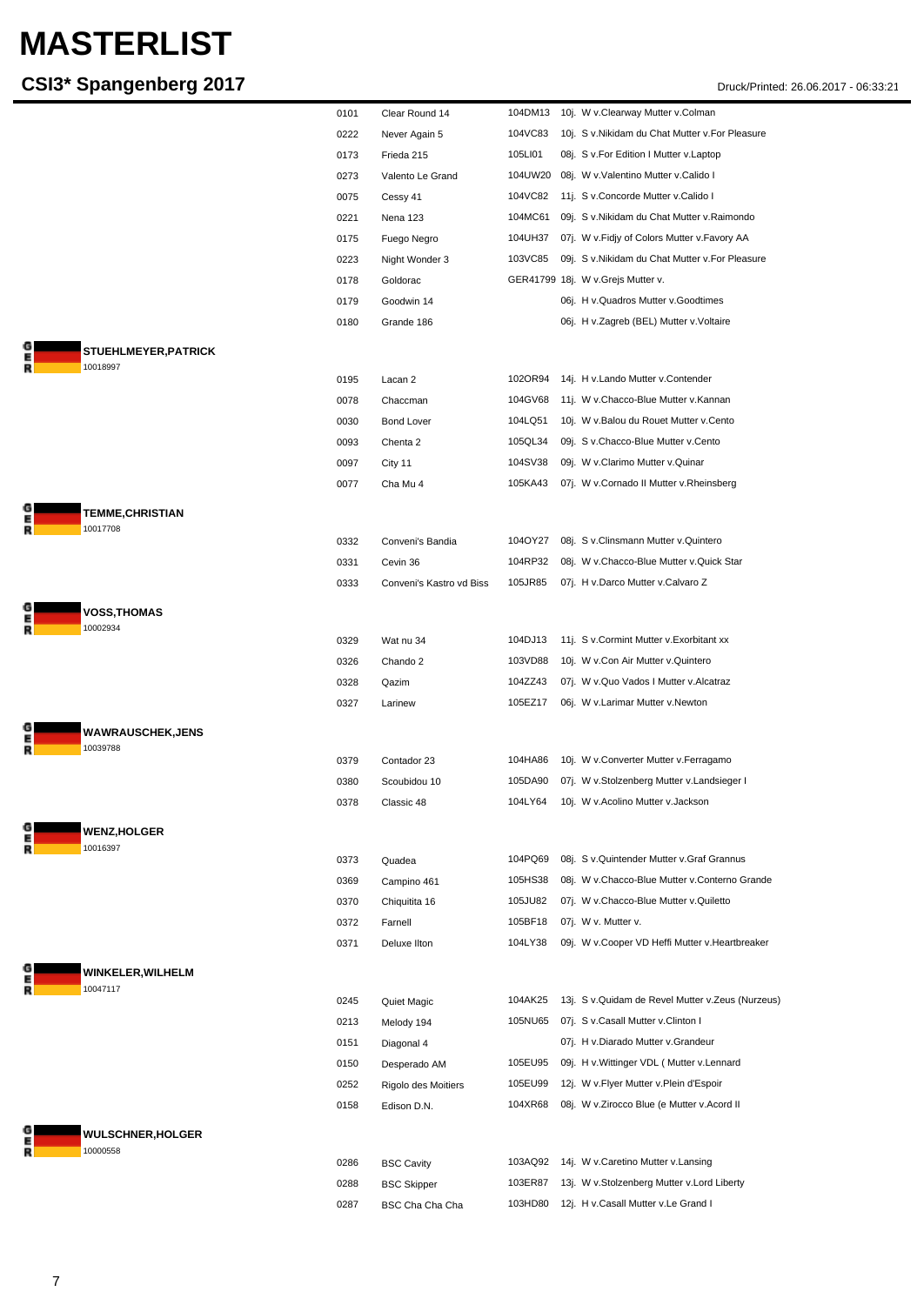#### **CSI3\* Spangenberg 2017** Druck/Printed: 26.06.2017 - 06:33:21

| ZEY, SHARI<br>10033213<br>103VZ85 11j. S v.Cornet Obolensk Mutter v.Coriall<br>Caluna 18<br>0046<br>07j. W v.Arezzo (NLD) VD Mutter v.Goodtimes<br>Fendt BB<br>104YD48<br>0165<br>Anzahl Teilnehmer/Athletes: GER 49 - Anzahl Pferde/Horses:257<br><b>LENNON, DERMOTT</b><br>10000424<br>103UE32 12j. S v.CHATMAN Mutter v.DARCO<br>0422<br>Fleur Iv<br>102PY75 15j. W v.ANDIAMO Mutter v.FRUHLING / LAND<br>0454<br>Vampire<br>Loughview Lou-Lou<br>IRL40798 15j. S v.LIMMERICK Mutter v.JACK OF DIAMOND<br>0437<br>Anzahl Teilnehmer/Athletes: IRL 1 - Anzahl Pferde/Horses:3<br><b>CRISTOFOLETTI, MICHAEL</b><br>10017285<br>104HT66 10j. W v.CONTENDER Mutter v.LATUS II<br>0397<br>Ciao 2<br>104QA83 8j. W v.CASSINI I Mutter v.CASH AND CARRY<br>Clide 2<br>0399<br>104OS33 10j. W v.BALOU DU ROUET Mutter v.RAPHAEL<br>0387<br>Belony<br>DA RIOS, DANIELE AUGUSTO<br>10010649<br>104RW36 9j. H v.CANTURO Mutter v.CORIANO<br>0388<br>Canturano lii<br>103SY85 12j. H v.FOR PLEASURE Mutter v.RIO BRANCO<br>For Passion<br>0425<br>102XM26 13j. H v.HEARTBREAKER Mutter v.CONCORDE<br>0384<br>Baedeker<br>Anzahl Teilnehmer/Athletes: ITA 2 - Anzahl Pferde/Horses:6<br><b>JPN</b><br>SAKATA, ATSUSHI<br>10099630<br>104MJ01<br>10j. W v.QUANTUM Mutter v.ACORD II<br>0442<br>Quacord<br>104MK98 10j. W v.FOR PLEASURE Mutter v.ACOBAT II<br>0424<br>For Leo M<br>SATO,TAE<br>P<br>10009081<br>103OR09 13j. W v.QUIDAM&aposS RU Mutter v.GRANNUS<br>0443<br>Quando Quando<br>103WT24 10j. S v.QUIDAMO Mutter v.CON CAPITOL<br>0445<br>Quintana De Capitol<br>Anzahl Teilnehmer/Athletes: JPN 2 - Anzahl Pferde/Horses:4<br><b>KNOESTER, GLENN</b><br>10035336<br>104BB03 12j. W v.LUPICOR Mutter v.INDOCTRO<br>0383<br>Alpicor<br><b>Clint Easter</b><br>104QJ50 10j. W v.CLINTON Mutter v.INDOCTRO<br>0400<br>104SM13 8j. H v.CHACCO BLUE Mutter v.QUATTRO<br>0417<br>Empire<br><b>TACKEN, EMILE</b><br>10001204<br>0457<br>GBR43014 14j. W v.SILVERSTONE Mutter v.AHORN<br>Waterstone<br>0390<br>Cas<br>104TG30 10j. W v.VIENTO UNO W Mutter v.ANDIAMO<br>Faithful<br>104YI91<br>7j. S v.CALVARO Z Mutter v.INDORADO<br>0418<br>VAN DER PLUIJM,BRAM<br>10024261 |            | 0289 | Catch Me T | 104EV96 09j. S v.Contagio Mutter v.Werther |
|-------------------------------------------------------------------------------------------------------------------------------------------------------------------------------------------------------------------------------------------------------------------------------------------------------------------------------------------------------------------------------------------------------------------------------------------------------------------------------------------------------------------------------------------------------------------------------------------------------------------------------------------------------------------------------------------------------------------------------------------------------------------------------------------------------------------------------------------------------------------------------------------------------------------------------------------------------------------------------------------------------------------------------------------------------------------------------------------------------------------------------------------------------------------------------------------------------------------------------------------------------------------------------------------------------------------------------------------------------------------------------------------------------------------------------------------------------------------------------------------------------------------------------------------------------------------------------------------------------------------------------------------------------------------------------------------------------------------------------------------------------------------------------------------------------------------------------------------------------------------------------------------------------------------------------------------------------------------------------------------------------------------------------------------------------------------------------------------------------------------------------------------------------------------------|------------|------|------------|--------------------------------------------|
|                                                                                                                                                                                                                                                                                                                                                                                                                                                                                                                                                                                                                                                                                                                                                                                                                                                                                                                                                                                                                                                                                                                                                                                                                                                                                                                                                                                                                                                                                                                                                                                                                                                                                                                                                                                                                                                                                                                                                                                                                                                                                                                                                                         |            |      |            |                                            |
|                                                                                                                                                                                                                                                                                                                                                                                                                                                                                                                                                                                                                                                                                                                                                                                                                                                                                                                                                                                                                                                                                                                                                                                                                                                                                                                                                                                                                                                                                                                                                                                                                                                                                                                                                                                                                                                                                                                                                                                                                                                                                                                                                                         |            |      |            |                                            |
|                                                                                                                                                                                                                                                                                                                                                                                                                                                                                                                                                                                                                                                                                                                                                                                                                                                                                                                                                                                                                                                                                                                                                                                                                                                                                                                                                                                                                                                                                                                                                                                                                                                                                                                                                                                                                                                                                                                                                                                                                                                                                                                                                                         |            |      |            |                                            |
|                                                                                                                                                                                                                                                                                                                                                                                                                                                                                                                                                                                                                                                                                                                                                                                                                                                                                                                                                                                                                                                                                                                                                                                                                                                                                                                                                                                                                                                                                                                                                                                                                                                                                                                                                                                                                                                                                                                                                                                                                                                                                                                                                                         |            |      |            |                                            |
|                                                                                                                                                                                                                                                                                                                                                                                                                                                                                                                                                                                                                                                                                                                                                                                                                                                                                                                                                                                                                                                                                                                                                                                                                                                                                                                                                                                                                                                                                                                                                                                                                                                                                                                                                                                                                                                                                                                                                                                                                                                                                                                                                                         |            |      |            |                                            |
|                                                                                                                                                                                                                                                                                                                                                                                                                                                                                                                                                                                                                                                                                                                                                                                                                                                                                                                                                                                                                                                                                                                                                                                                                                                                                                                                                                                                                                                                                                                                                                                                                                                                                                                                                                                                                                                                                                                                                                                                                                                                                                                                                                         | IRL        |      |            |                                            |
|                                                                                                                                                                                                                                                                                                                                                                                                                                                                                                                                                                                                                                                                                                                                                                                                                                                                                                                                                                                                                                                                                                                                                                                                                                                                                                                                                                                                                                                                                                                                                                                                                                                                                                                                                                                                                                                                                                                                                                                                                                                                                                                                                                         |            |      |            |                                            |
|                                                                                                                                                                                                                                                                                                                                                                                                                                                                                                                                                                                                                                                                                                                                                                                                                                                                                                                                                                                                                                                                                                                                                                                                                                                                                                                                                                                                                                                                                                                                                                                                                                                                                                                                                                                                                                                                                                                                                                                                                                                                                                                                                                         |            |      |            |                                            |
|                                                                                                                                                                                                                                                                                                                                                                                                                                                                                                                                                                                                                                                                                                                                                                                                                                                                                                                                                                                                                                                                                                                                                                                                                                                                                                                                                                                                                                                                                                                                                                                                                                                                                                                                                                                                                                                                                                                                                                                                                                                                                                                                                                         |            |      |            |                                            |
|                                                                                                                                                                                                                                                                                                                                                                                                                                                                                                                                                                                                                                                                                                                                                                                                                                                                                                                                                                                                                                                                                                                                                                                                                                                                                                                                                                                                                                                                                                                                                                                                                                                                                                                                                                                                                                                                                                                                                                                                                                                                                                                                                                         |            |      |            |                                            |
|                                                                                                                                                                                                                                                                                                                                                                                                                                                                                                                                                                                                                                                                                                                                                                                                                                                                                                                                                                                                                                                                                                                                                                                                                                                                                                                                                                                                                                                                                                                                                                                                                                                                                                                                                                                                                                                                                                                                                                                                                                                                                                                                                                         |            |      |            |                                            |
|                                                                                                                                                                                                                                                                                                                                                                                                                                                                                                                                                                                                                                                                                                                                                                                                                                                                                                                                                                                                                                                                                                                                                                                                                                                                                                                                                                                                                                                                                                                                                                                                                                                                                                                                                                                                                                                                                                                                                                                                                                                                                                                                                                         |            |      |            |                                            |
|                                                                                                                                                                                                                                                                                                                                                                                                                                                                                                                                                                                                                                                                                                                                                                                                                                                                                                                                                                                                                                                                                                                                                                                                                                                                                                                                                                                                                                                                                                                                                                                                                                                                                                                                                                                                                                                                                                                                                                                                                                                                                                                                                                         | <b>ITA</b> |      |            |                                            |
|                                                                                                                                                                                                                                                                                                                                                                                                                                                                                                                                                                                                                                                                                                                                                                                                                                                                                                                                                                                                                                                                                                                                                                                                                                                                                                                                                                                                                                                                                                                                                                                                                                                                                                                                                                                                                                                                                                                                                                                                                                                                                                                                                                         |            |      |            |                                            |
|                                                                                                                                                                                                                                                                                                                                                                                                                                                                                                                                                                                                                                                                                                                                                                                                                                                                                                                                                                                                                                                                                                                                                                                                                                                                                                                                                                                                                                                                                                                                                                                                                                                                                                                                                                                                                                                                                                                                                                                                                                                                                                                                                                         |            |      |            |                                            |
|                                                                                                                                                                                                                                                                                                                                                                                                                                                                                                                                                                                                                                                                                                                                                                                                                                                                                                                                                                                                                                                                                                                                                                                                                                                                                                                                                                                                                                                                                                                                                                                                                                                                                                                                                                                                                                                                                                                                                                                                                                                                                                                                                                         |            |      |            |                                            |
|                                                                                                                                                                                                                                                                                                                                                                                                                                                                                                                                                                                                                                                                                                                                                                                                                                                                                                                                                                                                                                                                                                                                                                                                                                                                                                                                                                                                                                                                                                                                                                                                                                                                                                                                                                                                                                                                                                                                                                                                                                                                                                                                                                         |            |      |            |                                            |
|                                                                                                                                                                                                                                                                                                                                                                                                                                                                                                                                                                                                                                                                                                                                                                                                                                                                                                                                                                                                                                                                                                                                                                                                                                                                                                                                                                                                                                                                                                                                                                                                                                                                                                                                                                                                                                                                                                                                                                                                                                                                                                                                                                         |            |      |            |                                            |
|                                                                                                                                                                                                                                                                                                                                                                                                                                                                                                                                                                                                                                                                                                                                                                                                                                                                                                                                                                                                                                                                                                                                                                                                                                                                                                                                                                                                                                                                                                                                                                                                                                                                                                                                                                                                                                                                                                                                                                                                                                                                                                                                                                         |            |      |            |                                            |
|                                                                                                                                                                                                                                                                                                                                                                                                                                                                                                                                                                                                                                                                                                                                                                                                                                                                                                                                                                                                                                                                                                                                                                                                                                                                                                                                                                                                                                                                                                                                                                                                                                                                                                                                                                                                                                                                                                                                                                                                                                                                                                                                                                         |            |      |            |                                            |
|                                                                                                                                                                                                                                                                                                                                                                                                                                                                                                                                                                                                                                                                                                                                                                                                                                                                                                                                                                                                                                                                                                                                                                                                                                                                                                                                                                                                                                                                                                                                                                                                                                                                                                                                                                                                                                                                                                                                                                                                                                                                                                                                                                         |            |      |            |                                            |
|                                                                                                                                                                                                                                                                                                                                                                                                                                                                                                                                                                                                                                                                                                                                                                                                                                                                                                                                                                                                                                                                                                                                                                                                                                                                                                                                                                                                                                                                                                                                                                                                                                                                                                                                                                                                                                                                                                                                                                                                                                                                                                                                                                         |            |      |            |                                            |
|                                                                                                                                                                                                                                                                                                                                                                                                                                                                                                                                                                                                                                                                                                                                                                                                                                                                                                                                                                                                                                                                                                                                                                                                                                                                                                                                                                                                                                                                                                                                                                                                                                                                                                                                                                                                                                                                                                                                                                                                                                                                                                                                                                         |            |      |            |                                            |
|                                                                                                                                                                                                                                                                                                                                                                                                                                                                                                                                                                                                                                                                                                                                                                                                                                                                                                                                                                                                                                                                                                                                                                                                                                                                                                                                                                                                                                                                                                                                                                                                                                                                                                                                                                                                                                                                                                                                                                                                                                                                                                                                                                         |            |      |            |                                            |
|                                                                                                                                                                                                                                                                                                                                                                                                                                                                                                                                                                                                                                                                                                                                                                                                                                                                                                                                                                                                                                                                                                                                                                                                                                                                                                                                                                                                                                                                                                                                                                                                                                                                                                                                                                                                                                                                                                                                                                                                                                                                                                                                                                         |            |      |            |                                            |
|                                                                                                                                                                                                                                                                                                                                                                                                                                                                                                                                                                                                                                                                                                                                                                                                                                                                                                                                                                                                                                                                                                                                                                                                                                                                                                                                                                                                                                                                                                                                                                                                                                                                                                                                                                                                                                                                                                                                                                                                                                                                                                                                                                         |            |      |            |                                            |
|                                                                                                                                                                                                                                                                                                                                                                                                                                                                                                                                                                                                                                                                                                                                                                                                                                                                                                                                                                                                                                                                                                                                                                                                                                                                                                                                                                                                                                                                                                                                                                                                                                                                                                                                                                                                                                                                                                                                                                                                                                                                                                                                                                         |            |      |            |                                            |
|                                                                                                                                                                                                                                                                                                                                                                                                                                                                                                                                                                                                                                                                                                                                                                                                                                                                                                                                                                                                                                                                                                                                                                                                                                                                                                                                                                                                                                                                                                                                                                                                                                                                                                                                                                                                                                                                                                                                                                                                                                                                                                                                                                         |            |      |            |                                            |
|                                                                                                                                                                                                                                                                                                                                                                                                                                                                                                                                                                                                                                                                                                                                                                                                                                                                                                                                                                                                                                                                                                                                                                                                                                                                                                                                                                                                                                                                                                                                                                                                                                                                                                                                                                                                                                                                                                                                                                                                                                                                                                                                                                         |            |      |            |                                            |
|                                                                                                                                                                                                                                                                                                                                                                                                                                                                                                                                                                                                                                                                                                                                                                                                                                                                                                                                                                                                                                                                                                                                                                                                                                                                                                                                                                                                                                                                                                                                                                                                                                                                                                                                                                                                                                                                                                                                                                                                                                                                                                                                                                         |            |      |            |                                            |
|                                                                                                                                                                                                                                                                                                                                                                                                                                                                                                                                                                                                                                                                                                                                                                                                                                                                                                                                                                                                                                                                                                                                                                                                                                                                                                                                                                                                                                                                                                                                                                                                                                                                                                                                                                                                                                                                                                                                                                                                                                                                                                                                                                         |            |      |            |                                            |
|                                                                                                                                                                                                                                                                                                                                                                                                                                                                                                                                                                                                                                                                                                                                                                                                                                                                                                                                                                                                                                                                                                                                                                                                                                                                                                                                                                                                                                                                                                                                                                                                                                                                                                                                                                                                                                                                                                                                                                                                                                                                                                                                                                         |            |      |            |                                            |
|                                                                                                                                                                                                                                                                                                                                                                                                                                                                                                                                                                                                                                                                                                                                                                                                                                                                                                                                                                                                                                                                                                                                                                                                                                                                                                                                                                                                                                                                                                                                                                                                                                                                                                                                                                                                                                                                                                                                                                                                                                                                                                                                                                         |            |      |            |                                            |
|                                                                                                                                                                                                                                                                                                                                                                                                                                                                                                                                                                                                                                                                                                                                                                                                                                                                                                                                                                                                                                                                                                                                                                                                                                                                                                                                                                                                                                                                                                                                                                                                                                                                                                                                                                                                                                                                                                                                                                                                                                                                                                                                                                         |            |      |            |                                            |
|                                                                                                                                                                                                                                                                                                                                                                                                                                                                                                                                                                                                                                                                                                                                                                                                                                                                                                                                                                                                                                                                                                                                                                                                                                                                                                                                                                                                                                                                                                                                                                                                                                                                                                                                                                                                                                                                                                                                                                                                                                                                                                                                                                         | <b>NED</b> |      |            |                                            |
|                                                                                                                                                                                                                                                                                                                                                                                                                                                                                                                                                                                                                                                                                                                                                                                                                                                                                                                                                                                                                                                                                                                                                                                                                                                                                                                                                                                                                                                                                                                                                                                                                                                                                                                                                                                                                                                                                                                                                                                                                                                                                                                                                                         |            |      |            |                                            |
|                                                                                                                                                                                                                                                                                                                                                                                                                                                                                                                                                                                                                                                                                                                                                                                                                                                                                                                                                                                                                                                                                                                                                                                                                                                                                                                                                                                                                                                                                                                                                                                                                                                                                                                                                                                                                                                                                                                                                                                                                                                                                                                                                                         |            |      |            |                                            |
|                                                                                                                                                                                                                                                                                                                                                                                                                                                                                                                                                                                                                                                                                                                                                                                                                                                                                                                                                                                                                                                                                                                                                                                                                                                                                                                                                                                                                                                                                                                                                                                                                                                                                                                                                                                                                                                                                                                                                                                                                                                                                                                                                                         |            |      |            |                                            |
|                                                                                                                                                                                                                                                                                                                                                                                                                                                                                                                                                                                                                                                                                                                                                                                                                                                                                                                                                                                                                                                                                                                                                                                                                                                                                                                                                                                                                                                                                                                                                                                                                                                                                                                                                                                                                                                                                                                                                                                                                                                                                                                                                                         |            |      |            |                                            |
|                                                                                                                                                                                                                                                                                                                                                                                                                                                                                                                                                                                                                                                                                                                                                                                                                                                                                                                                                                                                                                                                                                                                                                                                                                                                                                                                                                                                                                                                                                                                                                                                                                                                                                                                                                                                                                                                                                                                                                                                                                                                                                                                                                         |            |      |            |                                            |
|                                                                                                                                                                                                                                                                                                                                                                                                                                                                                                                                                                                                                                                                                                                                                                                                                                                                                                                                                                                                                                                                                                                                                                                                                                                                                                                                                                                                                                                                                                                                                                                                                                                                                                                                                                                                                                                                                                                                                                                                                                                                                                                                                                         |            |      |            |                                            |
|                                                                                                                                                                                                                                                                                                                                                                                                                                                                                                                                                                                                                                                                                                                                                                                                                                                                                                                                                                                                                                                                                                                                                                                                                                                                                                                                                                                                                                                                                                                                                                                                                                                                                                                                                                                                                                                                                                                                                                                                                                                                                                                                                                         |            |      |            |                                            |
|                                                                                                                                                                                                                                                                                                                                                                                                                                                                                                                                                                                                                                                                                                                                                                                                                                                                                                                                                                                                                                                                                                                                                                                                                                                                                                                                                                                                                                                                                                                                                                                                                                                                                                                                                                                                                                                                                                                                                                                                                                                                                                                                                                         |            |      |            |                                            |
|                                                                                                                                                                                                                                                                                                                                                                                                                                                                                                                                                                                                                                                                                                                                                                                                                                                                                                                                                                                                                                                                                                                                                                                                                                                                                                                                                                                                                                                                                                                                                                                                                                                                                                                                                                                                                                                                                                                                                                                                                                                                                                                                                                         |            |      |            |                                            |
|                                                                                                                                                                                                                                                                                                                                                                                                                                                                                                                                                                                                                                                                                                                                                                                                                                                                                                                                                                                                                                                                                                                                                                                                                                                                                                                                                                                                                                                                                                                                                                                                                                                                                                                                                                                                                                                                                                                                                                                                                                                                                                                                                                         |            |      |            |                                            |
|                                                                                                                                                                                                                                                                                                                                                                                                                                                                                                                                                                                                                                                                                                                                                                                                                                                                                                                                                                                                                                                                                                                                                                                                                                                                                                                                                                                                                                                                                                                                                                                                                                                                                                                                                                                                                                                                                                                                                                                                                                                                                                                                                                         |            |      |            |                                            |
| 104UE10 9j. W v.CATOKI Mutter v.CONCORDE<br>0407<br>Cosmo H                                                                                                                                                                                                                                                                                                                                                                                                                                                                                                                                                                                                                                                                                                                                                                                                                                                                                                                                                                                                                                                                                                                                                                                                                                                                                                                                                                                                                                                                                                                                                                                                                                                                                                                                                                                                                                                                                                                                                                                                                                                                                                             |            |      |            |                                            |

0396 Chicago Go 104JQ62 10j. W v.WHITESNAKE Mutter v.INDOCTRO